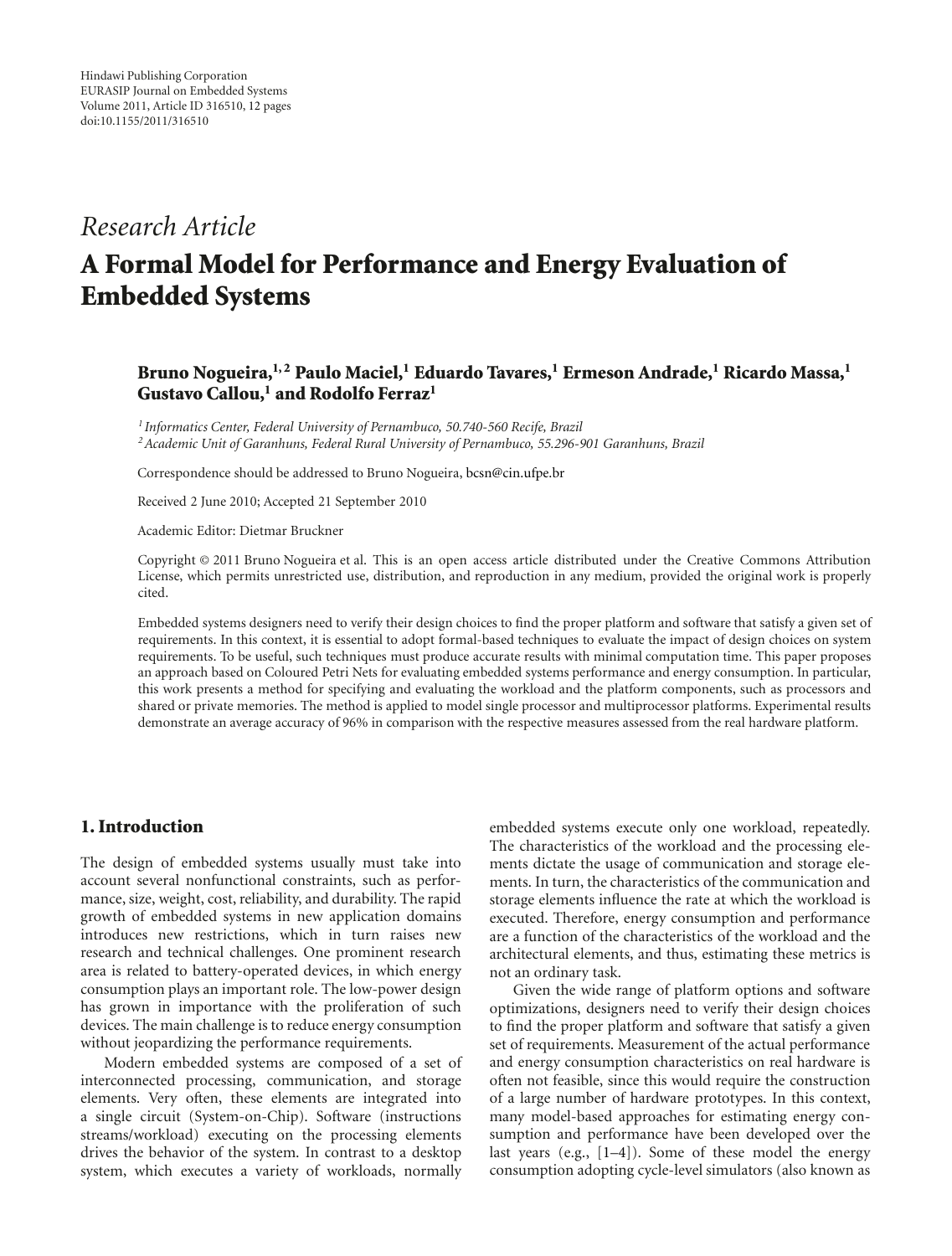architecture level model approach) [2, 5]. Despite providing very accurate estimates, the low abstraction level adopted by current approaches demands an enormous computational effort, which restricts the applicability for large codes.

This work presents a discrete event modeling strategy, based on Coloured Petri Net formalism (CPN) [6], for performance and energy consumption evaluation of embedded systems using the architecture level model approach. In particular, this paper presents a novel method for specifying and evaluating the performance and energy consumption of embedded systems considering different configurations for workload and the platform components, such as processors and memories. The method is applied to model a real platform, namely, NXP LPC2106, and a theoretical multiprocessor platform. The high level of abstraction of the proposed models allows for fast but accurate estimates. Additionally, although specific platforms have been considered, the modeling approach can be easily applied to other architectures.

Petri Nets (PNs) [7] are well suited to model computer architectures, since both parallelism and conflict, two important characteristics present in modern computer systems, are easily modeled using this formalism. Besides, PN extensions, such as CPN, have proven to be a powerful technique to evaluate performance indices in computer systems [8].

This paper is organized as follows. Section 2 presents related work. Section 3 introduces the required concepts for a better understating of this work. Section 4 presents the proposed approach. Section 5 presents some experiments and Section 6 concludes the paper.

#### **2. Related Work**

Many approaches have been conceived to model energy consumption in embedded systems. However, few consider multiprocessor architectures. The approaches can be generally classified into two main categories: (i) architecture level (or hardware level) models and (ii) instruction level models. Architecture level models calculate power and energy from detailed descriptions that may comprise circuit level, gate level, and register transfer (RT) level. Instruction level models deal only with instructions and functional units from the software point of view and without knowledge of the underlying hardware organization [9].

The first energy instruction model was introduced in [1, 10]. These works assign an energy cost to each instruction (or sequence of instructions). The cost per instruction is assessed by measuring the average current of the processor when it executes that instruction. Interinstruction effects are also considered. However, the time required to characterize an architecture is a great issue, since the number of measurements grows exponentially with the number of instructions in the Instruction Set Architecture (ISA).

Oliveira et al. [11] proposed a simulation approach based on Coloured Petri Net. That work proposed a stochastic model for the 8051 microcontroller instruction set. The method adopted CPN to model the control flow of a given application and assigned probabilities to conditional branch

instructions, which were translated to CPN transition guard expressions. The main drawback of that strategy is the model complexity, which grows with the application size, hence causing considerable negative impact on simulation time. Such an approach does not allow the evaluation of real-life complex applications or even reasonable size programs. That method was extended in [3] to simplify the model. Although the simulation time is significantly reduced, it is still heavily affected by the code size.

Another instruction level approach, known as functional-level power analysis (FLPA), was introduced in [12] and further extended in [4]. In this method, the processor is separated into functional blocks (such as fetch unit, processing unit, and internal memory). The power consumption of each block is characterized through mathematical functions obtained from several measurements and/or simulations. Thus, the power consumption is obtained by adding up the consumption of all blocks. Although being very fast and having relative good accuracy for estimating power consumption, the proposed analytical modeling presents some limitations for estimating execution time, which in turn affects the energy consumption estimation as shown in their experimental results [4].

Since existing approaches work at a very low level of abstraction (e.g., [2, 5]), architecture level models are known to be very time consuming. Besides, those approaches also need a low-level representation (such as RTL level) of the architecture to allow the power characterization. However, these details of implementation are rarely available for most commercial processors.

#### **3. Modeling Formalisms**

A stochastic discrete event system (SDES) [13] is a system which occupies a single state for some duration of time, after which an atomic event causes an instantaneous state transition to occur. They are called discrete event systems because their state does not change between subsequent events, whereas state changes occur continuously in a continuous event system. In SDES, stochastic delays (described by probability distribution functions) and probabilistic choices [13] are used to model uncertainties in the system, which may be introduced by many factors such as unpredictable human actions and machine failures. Many SDES models have been developed, for instance, stochastic automata, queuing models, and stochastic Petri nets. In this work, Coloured Petri Nets (CPNs) and Discrete Time Markov Chains (DTMCs) are adopted to model, respectively, the platform and the workload. A comprehensive overview of the modeling possibilities with SDES is out of scope for this paper, but basic concepts are sketched. A much more thorough description of SDES is available in [13–15].

*3.1. Discrete Time Markov Chains.* A Discrete Time Markov Chain  $\{X_t\}$  can be defined as a sequence of random variables  $X_0, X_1, X_2, \ldots, X_k$  in which each one of them takes a discrete number of possible values, and where t is defined over a discrete set. The value taken by  $X_t$  is referred to as the state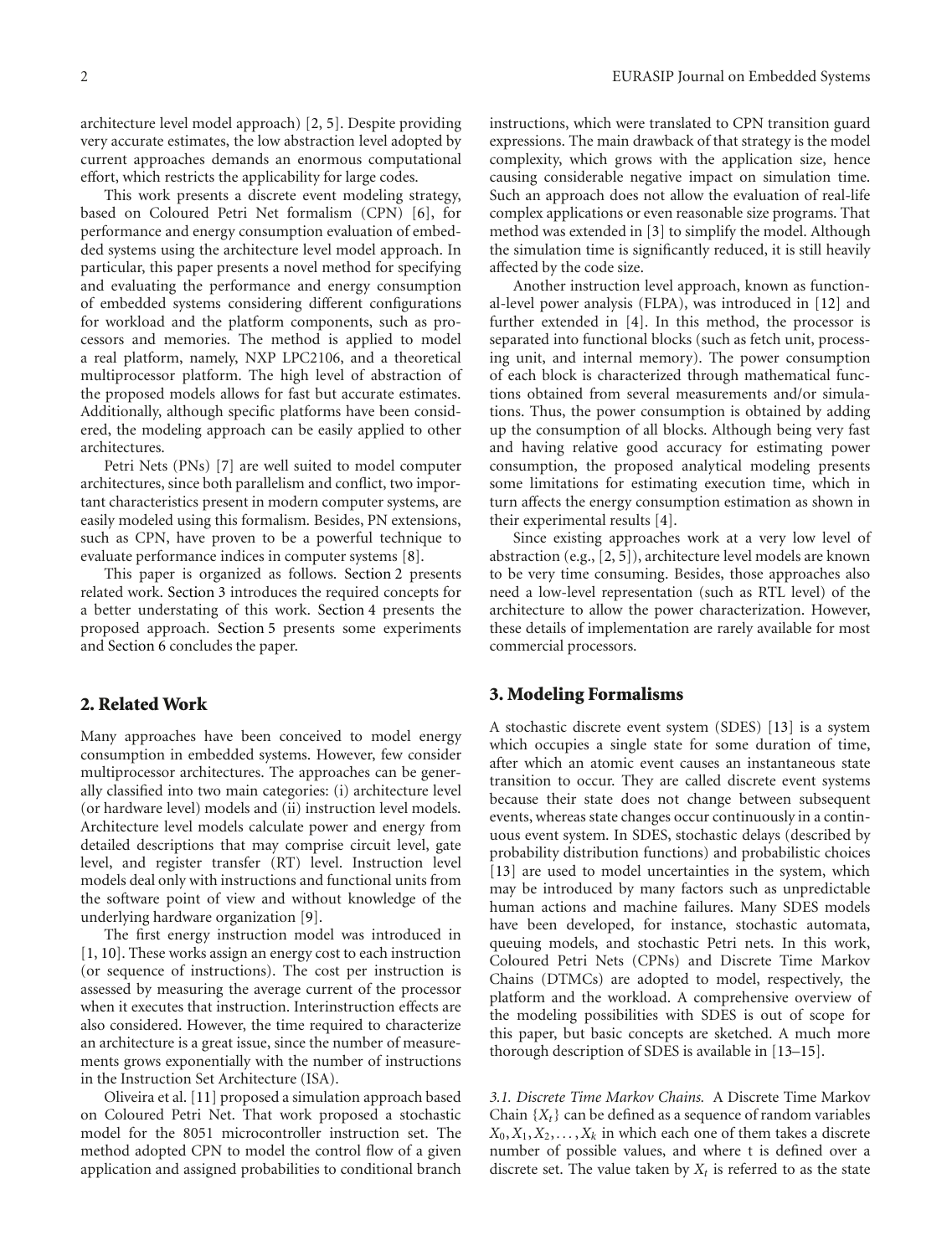of the DTMC at time *t*. Following the Markov property, at any  $t = 0, 1, 2, \dots, k$  the conditional probability distribution of the random variable  $X_k$  given the values of its predecessors  $X_0, X_1, \ldots, X_{k-1}$  depends only on the value of its immediate predecessor  $X_{k-1}$  but not on the values of  $X_0, X_1, \ldots, X_{k-2}$ . Thus, this property states that

$$
Pr(X_k = x_k | X_0 = x_0, X_1 = x_1, ..., X_{k-1} = x_{k-1})
$$
  
= 
$$
Pr(X_k = x_k | X_{k-1} = x_{k-1}).
$$
 (1)

A DTMC is said to be time homogeneous, if  $Pr(X_{k+1} =$  $j \mid X_k = i$  is independent of *k*. In this work, we consider only time homogeneous DTMCs.

Associated with a DTMC is a matrix called the one-step probability transition matrix, denoted by P, whose (*i*; *j*)th element is given by the probability  $p_{ij}$  of a state transition from state  $X_k = i$  to  $X_{k+1} = j$  in a single step ( $p_{ij} = Pr[X_{k+1} = j]$  $j | X_k = i]$ :

$$
P = \begin{pmatrix} p_{11} & p_{12} & \cdots & p_{1n} \\ p_{21} & p_{22} & \cdots & p_{2n} \\ \vdots & \vdots & \ddots & \vdots \\ p_{n1} & p_{n2} & \cdots & p_{nn} \end{pmatrix},
$$
 (2)

$$
0 \le p_{ij} \le 1, \quad \sum_{j=1}^n p_{ij} = 1 \text{ for each } i.
$$

DTMCs can be represented by a directed graph, known as the state-transition diagram. The nodes represent the states of the DTMC and the edges, the transitions between the states labeled by the respective one-step transition probabilities.

The main purpose of establishing a DTMC and the corresponding probability transition matrix *P* is to obtain the probability for the modeled system to be in a particular state. From the state probabilities, several performance metrics can be obtained. Let  $\pi = (\pi_1, \pi_2, \pi_3, \dots, \pi_n)$  be the unique vector such that  $\pi = \pi P$  and  $\sum_{k=1}^{n} \pi_k = 1$  with  $\pi_k \geq 0$ . If the DTMC is finite and irreducible, such unique  $\pi$  exists and is called stationary probability vector [16]. More specifically,  $\pi_i$  is proportion of time spent in state *i* in the long-run. Moreover, it can be shown that the average number of visits  $v_i$  to state *j* between occurrences of state *i* is given by

$$
v_j = \frac{\pi_j}{\pi_i}.\tag{3}
$$

To evaluate DTMC models, the SHARPE tool [17] has been adopted by this work.

*3.2. Coloured Petri Nets.* A CPN [6] is a bipartite-directed graph, consisting of two types of vertices: (i) places (drawn as circles) and (ii) transitions (drawn as bars). Places model the states, and transitions represent the events of the system. In CPN, a transition is able to fire (enabled) when (i) it has one token of the proper type on each of its input arcs, and (ii) the guard (Boolean expression) attached to the transition holds.

An enabled transition can fire and thus remove tokens from its input places and generate tokens for its output places.

The concept of hierarchical design is supported by CPN. The basic idea is to allow the construction of a large model by using a number of smaller models. These small models are called pages and are connected to each other by places called ports. Such places can be input or output types. It is also possible to use time in CPN models. Time is handled by introducing a global clock and allowing each token to carry a time stamp. A token cannot be used unless the value of the clock has passed or is equal to the value of the time stamp. Intuitively, each time stamp indicates the earliest time at which the token may be used.

In order to show some concepts of CPN, a very simple model is depicted in Figure 1(a) which models the first two stages of a generic pipelined processor. The CPN model consists of two components: pipeline flow and pipeline controller. The places *start*, *fetching*, *fd*, *decoding,* and *execute* model the states of the instruction in the pipeline flow. The place *control* models the control of the flow of instructions through the pipeline. Attached to the transitions *f2* and *d2*, there is a delay of *1*, which means one clock cycle, that is, the time required to fetch and decode an instruction in this processor. The marking of places*start* and *fetching* consists of one token each, both with value (colour) *undefined* and time stamp *0*, meaning that there is one instruction being fetched and the other is waiting to be fetched. Since these instructions have not been decoded yet, they are classified as *undefined* in the model. As can be seen in Figure 1(a), transition *f2* is enabled because there is a token of type *INSTRUCTION* in its input place (*fetching*), and transition *f1* is disabled because there is no token of colour *fetch* in the place *control*. Similar concepts apply to the other disabled transitions.

When the transition  $f2$  is fired (see Figure 1(b)), a token is removed from place *fetching* and two tokens are created in places *control* and *fd*. The new tokens get a time stamp which is the current time plus one. At this moment, transition *f1* is enabled as well as transition *d1*. The simulation continues as long as enabled transitions can be found. As can be seen, the model structure makes it impossible for two instructions occupy the places *fetching* or *decoding* at the same time. Additionally, the function *dec()* in the arc *(d2, execute)* generates instructions and puts them to execute. This function will be explained in more details in Section 4.1.

To assist our modeling we use the tool CPN Tools [18], which is a mature and well-tested tool that supports editing, simulation, and analysis of CPN.

#### **4. Modeling Approach**

In this section, the proposed method is presented and applied to evaluating software applications running on the NXP LPC2106, an ARM7TDMI-S-based architecture [19].

*4.1. Architecture Modeling.* The LPC2106 has 128 kB of on-chip FLASH and 64 kB of on-chip SRAM. It has an ARM7TDMI-S processor which enables system designers to build embedded devices requiring small size, low power,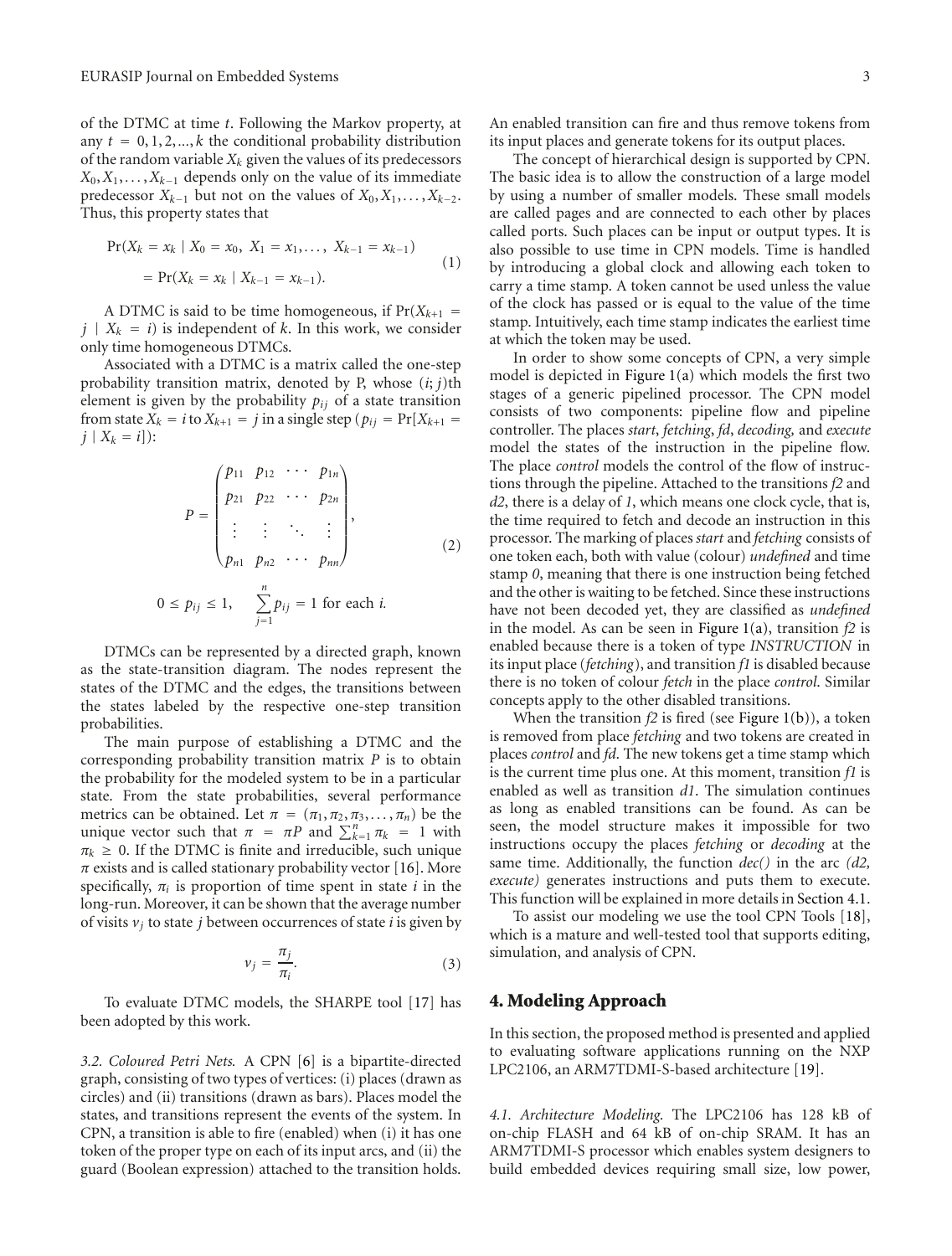

Figure 1: CPN model for the first two stages of a pipelined processor.



Figure 2: CPN model for the LPC2106 architecture (High-level view).

and high performance. Such processor is a 32-bit RISC architecture that consists of a program control unit, an address generator, an integer data path, a general-purpose register bank, and a 3-stage pipeline. An important characteristic of the LPC2106 is an instruction prefetch module, known as Memory Accelerator Module (MAM). The MAM is connected to the local bus and is placed between the FLASH memory and the ARM7TDMI-S core. Like a cache, the MAM attempts prefetch the next instruction from the FLASH memory in time to prevent CPU fetch stalls.

In order to model the LPC2106 architecture, a library of generic blocks of CPN models has been constructed. These blocks can be combined in a bottom-up manner to model sophisticated behaviors. Modeling a complex architecture thus becomes a relatively simple process. The proposed CPN models are high-level representations that focus on what the architecture should perform instead of on how it is implemented. Moreover, it is important to stress

that once constructed, a building block can be reused in other platform models.

Figure 2 presents the highest-level view of the model, which is composed of the following building blocks (pages, see Section 3.2): *flash memory*, *ram memory*, *fetch/decode*, and *execute*. The *fetch/decode* and *execute* blocks model, respectively, the first two and the last stages of the LPC2106's pipeline. Between these two blocks, there is a place (*control*), which controls the flow of instructions through the pipeline (see Figure 1). The marking of place *control* represents the set of available functional units. The *ram memory* block models the SRAM memory, and the *flash memory* block, the FLASH memory. In these models, timing information is expressed in cycles and is represented through transition firing delays. The energy consumption is expressed in nJ units and is modeled through the *addEnergy* function, which adds the specified energy consumption to the global simulated consumption. Information regarding time and energy consumption was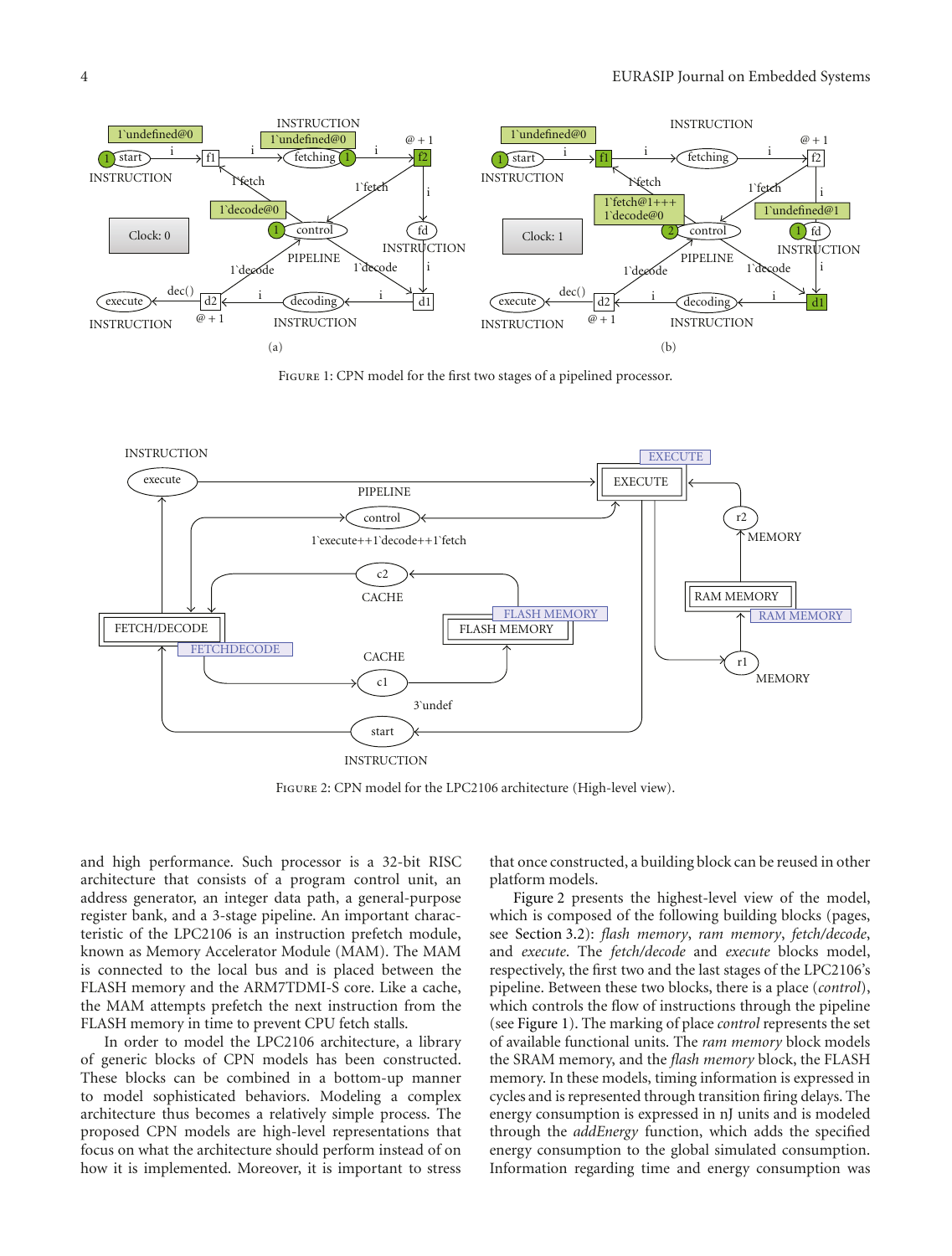

Figure 3: Fetch stage and FLASH memory connection.



Figure 4: Excerpt of the execute building block.

assessed through measurements using the AMALGHMA platform (see Section 4.4) as well as from LPC2106 datasheet [20] and ARM7TDMI-S reference manual [19].

Except for two differences, the *fetch/decode* block is equal to the model presented in Figure 1. Since, in LPC2106 architecture, the FLASH memory stores the application code, the first difference is that the fetch stage is now connected to the *flash memory* block. Figure 3(a) shows this connection and Figure 3(b) shows the *flash memory* block. If the data to be fetched is available in the MAM latches (*c = true*), no flash access is required. Otherwise (*c = false*) one flash access is required and, thus, the respective energy consumption must be computed. The function *mamaccess*

returns a Boolean value. Given the hit ratio of the application under evaluation, firstly it generates a random number with uniform distribution between 0 and 1 and then compares it to the MAM hit ratio. If the random number is less or equal to the hit ratio, this function returns true, or false, otherwise. Accesses to the FLASH memory stall the pipeline, causing the introduction of pipeline bubbles in the wake of the stalled instruction (see the output arc of transition *f2*). The bubbles pass through all stages of the pipeline like any other instruction and then are discarded in the last pipeline stage. The MAM miss ratio must be provided to define the evaluation scenario. To obtain this information, a simple trace-driven simulator was implemented for supporting the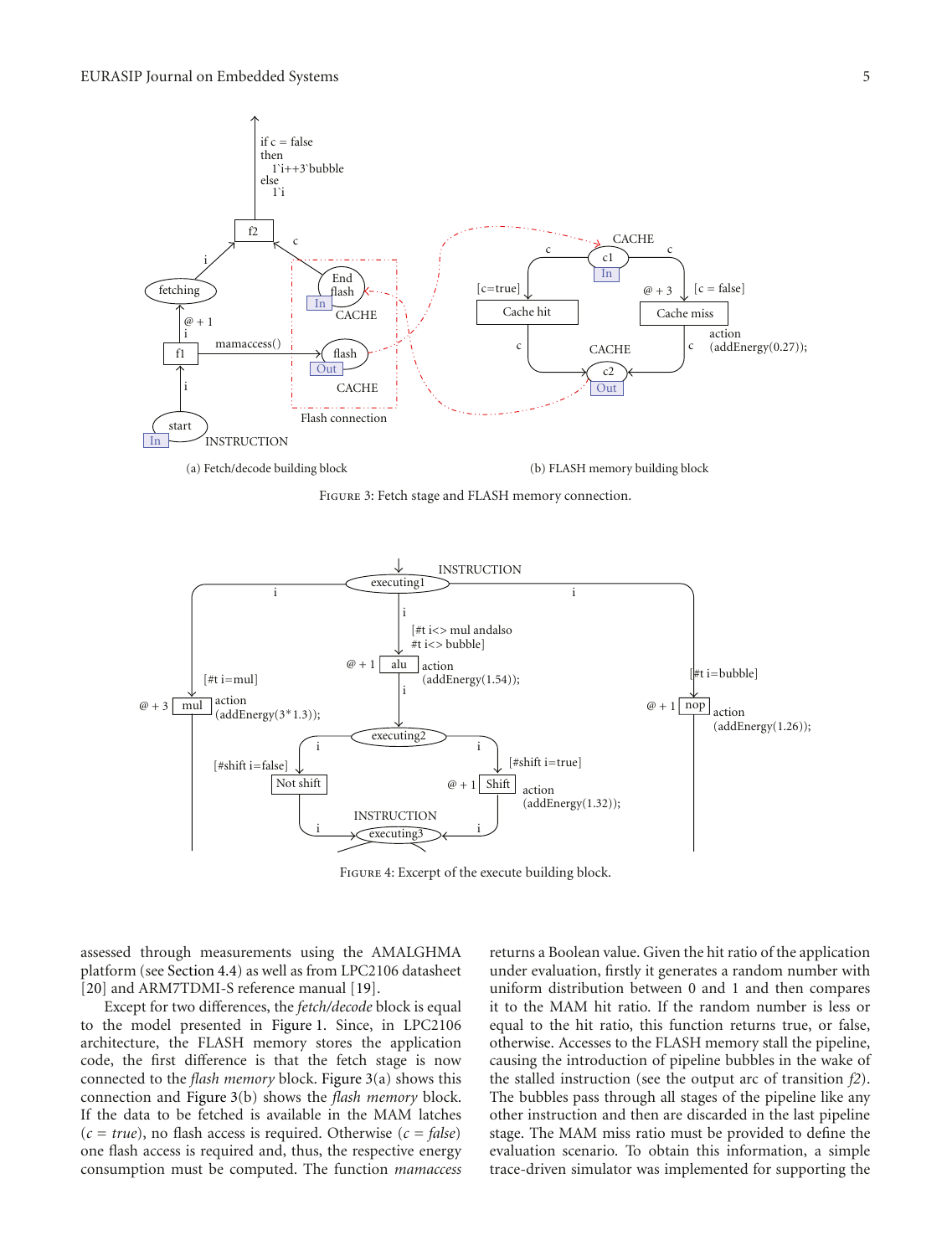estimation of miss ratios related to specific instruction patterns. This simulator receives as input a trace of the executed instruction addresses and reports the estimated MAM miss ratio.

The second difference is that there are additional transitions in the *fetch/decode* block that are responsible for exchanging the instructions in the fetch and decode stages for bubbles. These transitions become enabled when place *control* receives a token with colour *flush*, generated by the *execute* block when it simulates a branch instruction.

The LPC2106 instruction set has been divided into five classes of instructions according to their performance and energy consumption characteristics: load, store, conditional branch, unconditional branch, data operations, and multiply. For each instruction class, the *execute* block defines the next states and what should be done on the way from one state to another. Figure 4 shows an excerpt of the *execute* block. As can be seen, depending on its class, the instruction may take one of the paths described in the model and the correspondent delay and energy consumption computed. At decode stage, *dec* function (see Figure 1) classifies instructions into one of the instructions classes. This function returns a value of type *INSTRUCTION* in a probabilistic way, such that if an instruction of class *c1* is executed with a frequency of 50% in the code to be evaluated, this function will return an *INSTRUCTION* value of class *c1* with probability of 50%.

*4.2. Workload Specification.* As stated earlier, the *dec* function generates instructions according to the frequency in which each instruction class is executed in the application under evaluation. Since this frequency distribution is dependent on a given software and input data, we devised a method for capturing this information. The method consists in mapping the application code (with annotations) into a DTMC. More specifically, the Control Flow Graph (CFG) of the application is mapped into an irreducible DTMC.

Each basic block  $B_i$  in the CFG is mapped into a state *Xi* in the DTMC. Similarly, control flow edges are mapped as transitions between states and are labeled by the state transition probabilities, as

$$
P(B_i, B_j) = \Pr(B_i \text{ jumps to } B_j), \tag{4}
$$

which defines the probability of executing  $B_i$  after  $B_i$ . Such probabilities are obtained from annotations in the application code.

Figure 5(a) shows an example of code, in which annotations are comments. In this example, the annotation at line 4 indicates that the expression  $x < 10$  evaluates to true with a probability of 50%. The annotation at line 6 indicates that the iterative structure is executed 9 times. The values for the annotations may be captured, for instance, from (i) *ad hoc* designer knowledge, (ii) a more abstract system model, and/or (iii) extensive profiling. Several execution scenarios can be evaluated by simply changing these values. Figure 5(b) depicts the resulting DTMC, where the reader should note an additional transition from state 5 to state 1 (i.e., from the

final to the starting point of the application), which is added to make the DTMC irreducible.

The objective in such a mapping is to compute the average number of times each basic block in the CFG executs (visiting number). Given the stationary probability vector  $\pi = (\pi_1, \pi_2, \dots, \pi_k)$  of the mapped DTMC, which is obtained numerically by the SHARPE tool, let  $v = (v_1, v_2, \dots, v_k)$  be the vector with the average number of executions of each basic block  $B_1, B_2, \ldots, B_k$ , where  $B_k$  contains the ending point of the application. Then,  $\nu$  is determined by (see (3))

$$
\nu = \left(\frac{\pi_1}{\pi_k}, \frac{\pi_2}{\pi_k}, \dots, \frac{\pi_k}{\pi_k}\right). \tag{5}
$$

Given the average number each basic block executs, the frequency in which each instruction is executed can be obtained, and hence the execution frequency of each class.

The methodology flow for the estimation of the energy consumption and execution time in an architecture for a given application is shown in Figure 6. The architectural model is constructed by the composition of CPN building blocks (right side of Figure 6). The building blocks represent functional units of the architecture under evaluation and are modeled in a high abstraction level, allowing flexibility, reuse, and rapid evaluation. These building blocks are annotated with values regarding energy consumption (*addEnergy* function) and performance (CPN delays) of the modeled functional unit. Next, the code which will execute on the embedded platform is mapped on the architectural model by a compiler (see Section 4.5). Finally, the model evaluation is made by means of stochastic simulation (Section 4.3).

*4.3. Evaluation.* The evaluation is made by means of simulation. The facilites of CPN Tools have been adopted to define analysis functions and to perform data collection. Basically, two performance metrics were defined: (i) the average execution time per instruction and (ii) the average energy consumption per instruction. Given these metrics and the number of executed instructions in the application and the processor's operating frequency, the overall energy consumption and execution time of an application is obtained.

Firstly, a *breakpoint monitor* [8] was defined and assigned to the last transition in the *execute* block. This transition is always fired by all instruction classes. The *breakpoint monitor* collects data and tests if the metrics satisfy the stop criterion. If so, the simulation stops; otherwise, the simulation continues. To calculate the metrics, two data are collected on the firing of the transition linked with the *breakpoint monitor*: (i) the interval firing time, that is, the current time minus the last firing time, and (ii) the interval energy consumption, that is, the current global energy consumption minus the global energy consumption of the last firing. We designed a set of statistical functions so that a confidence interval for the metrics could be constructed. The stop criterion defines that if the confidence interval of these two metrics satisfies the specified precision, the simulation stops. The precision is specified by two parameters: (i) the confidence level and (ii) the relative error. This work adopted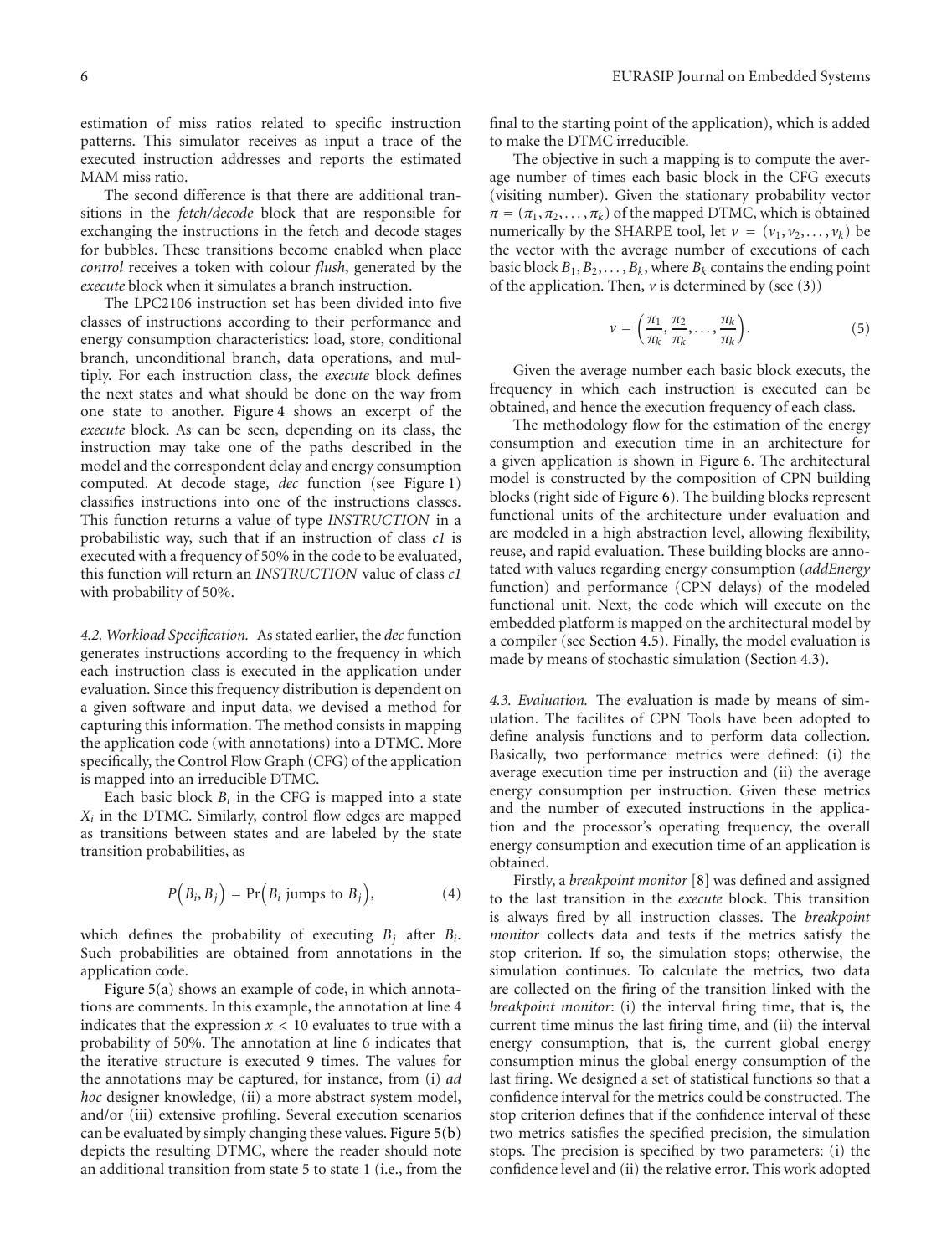|               | Execution Time $(\mu s)$ |          |          | Energy Consumption $(\mu J)$ |          |        |
|---------------|--------------------------|----------|----------|------------------------------|----------|--------|
|               | Estimated                | Measured | Error    | Estimated                    | Measured | Error  |
| adpcm         | 12397.3                  | 13080.1  | 5.22%    | 1065.77                      | 1097.28  | 2.87%  |
| bcnt          | 55.2                     | 56.1     | 1.60%    | 4.62                         | 4.63     | 0.22%  |
| binary search | 5.9                      | 5.8      | 1.72%    | 0.49                         | 0.50     | 2%     |
| bubble sort   | 6162.3                   | 6138.3   | 0.39%    | 5189.8                       | 5247.6   | 1.10%  |
| convolution   | 964.9                    | 1076.9   | 10.2%    | 76.9                         | 80.1     | 4%     |
| fdct          | 90.9                     | 93.4     | 2.68%    | 7.83                         | 8.21     | 4.63%  |
| oximeter(1)   | 11.6                     | 11.9     | 2.52%    | 0.99                         | 1.01     | 1.98%  |
| oximeter(2)   | 11.7                     | 12.3     | 5.26%    | 0.99                         | 1.07     | 7.48%  |
| oximeter(3)   | 3357.2                   | 3379     | $0.65\%$ | 283.05                       | 257.21   | 10.02% |

TABLE 1: Experimental results.





(a) Code with annotations

Figure 5: Code mapping example.



FIGURE 6: Proposed methodology flow.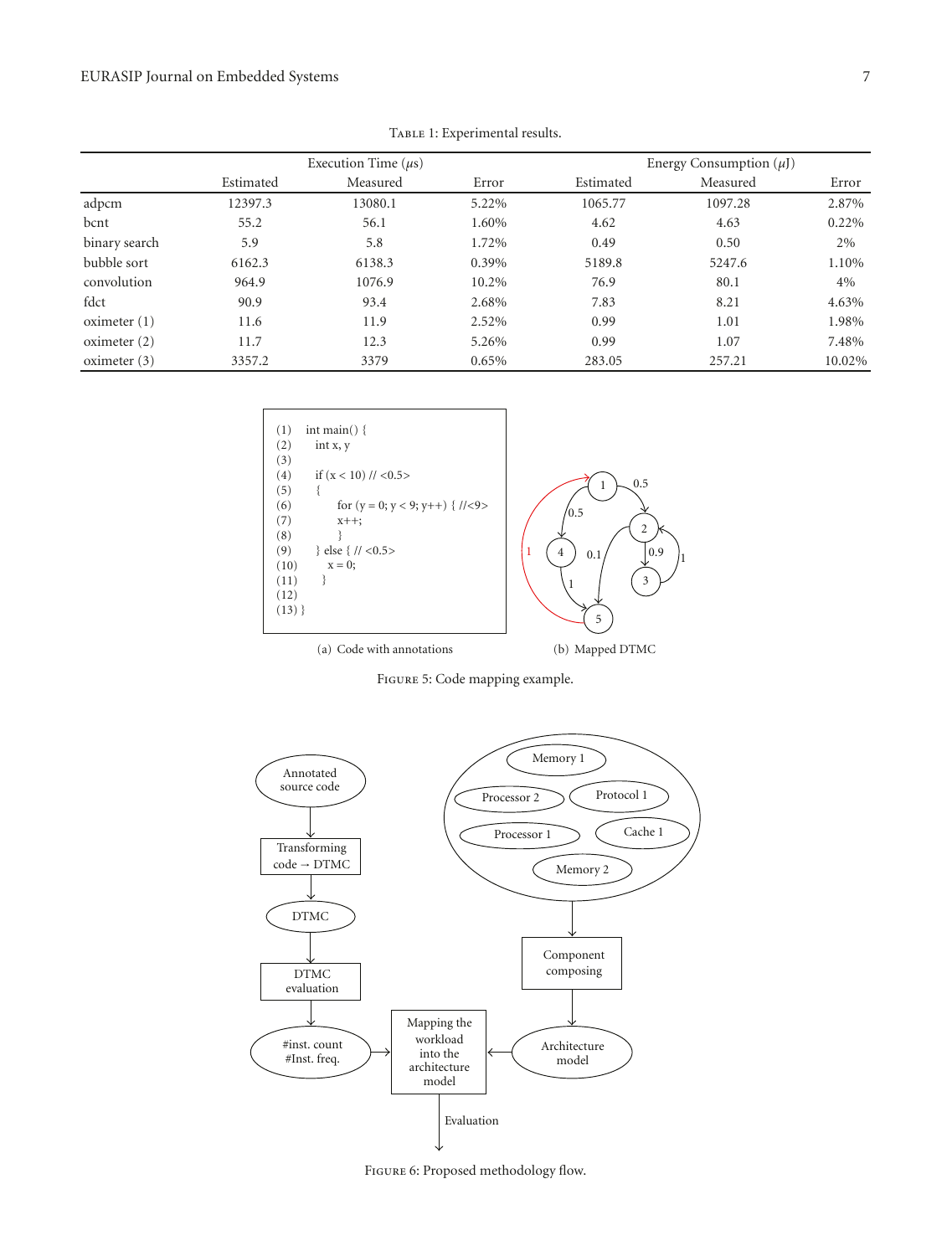

Figure 7: Measurement scheme.



Figure 8: Code optimizations.

TABLE 2: Simulation time comparison.

|        | A1(s) | A2(s) |
|--------|-------|-------|
| Task 1 |       | 4     |
| Task 2 |       | 3     |
| Task 3 | 1085  |       |

a confidence level of 95% and a maximum relative error of 2%.

*4.4. Measuring Strategy.* This section describes the measuring method adopted to obtain the energy consumption and execution time values employed in the proposed models. To capture the average energy consumption of each functional unit defined in the model, assembly codes that stimulate, separately, the respective functional unit of the LPC2106 have been implemented, uploaded on the platform, executed, measured, and then the obtained data were statistically analyzed. For example, to capture the average power consumption when a MAM miss occurs, an assembly code that forces MAM misses was designed.



Figure 9: Bubblesort algorithm.



Figure 10: Bubblesort: energy consumption in function of the MAM hit rate variations.

The AMALGHMA (Advanced Measurement Algorithms for Hardware Architectures) tool has been implemented for automating the measuring activities. AMALGHMA adopts a set of statistical methods, such as bootstrap and parametric methods, which are important in the measurement process due to several factors, for instance, (i) oscilloscope resolution and (ii) resistor error. Besides, the results estimated by AMALGHMA were compared and validated considering LPC2106 datasheet as well as ARM7TDMI-S reference manual.

The measurement scheme is shown in Figure 7. To measure power consumption, a workstation executing the AMALGHMA tool is connected to an Agilent DSO03202A oscilloscope, which captures the platform-drained current by measuring the voltage drop across a 1 Ohm sense resistor (average microcontroller impedance is order of magnitude higher than this). The oscilloscope is also connected to an I/O port of the LPC2106, which is used to monitor the code's starting and end times. Given this, the code's execution time is also estimated. Even for very short duration software functions, the AMALGHMA tool is able to estimate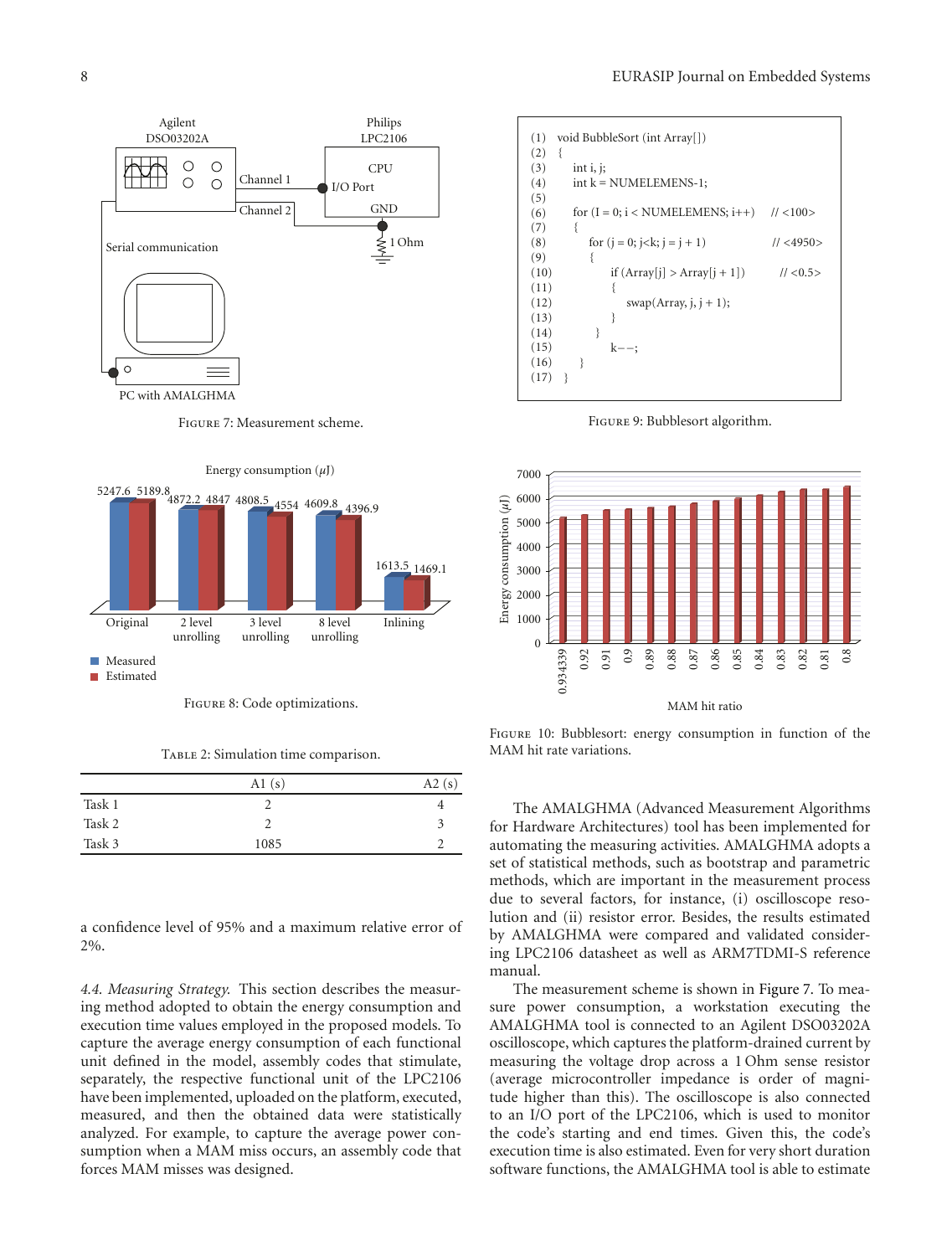

Figure 11: Multiprocessor case study.



Figure 12: External memory model.

the average execution time, its energy consumption, and other related statistics. For doing that, sampling and statistics strategies have been implemented [21].

*4.5. PECES Tool.* An additional contribution of this work was the development of a computational tool to automate same steps of the proposed methodology. The tool was named PECES (Performance and Energy Consumption Evaluation of Embedded Systems). It receives the annotated source code and the architecture model as input and returns the average execution time and energy consumption as output.

The following steps are performed by PECES to evaluate a code.

- (1) It compiles the application source code using the option to generate intermediate assembly code. GCC (arm-uclibc-gcc [22]) has been adopted as compiler.
- (2) PECES builds the Control Flow Graph (CFG) using the intermediate code generated in the previous step.
- (3) It uses the CFG and the annotations from the source code to generate the corresponding irreducible DTMC.
- (4) The DTMC is numerically evaluated in SHARPE, so as to obtain the stationary probabilities.
- (5) It uses the stationary probabilities to calculate the average number of execution for each basic block and, then, the number of times each instruction is executed. Next, PECES clusters instructions from the same class and calculates the frequency each class executs.
- (6) The distribution frequency is written in the architecture model.
- (7) PECES invokes Access/CPN tool [23] to simulate the architecture model.
- (8) Finally, the tool uses the average execution time per instruction and the average energy consumption per instruction obtained from the previous step to calculate the average execution time and the energy consumption.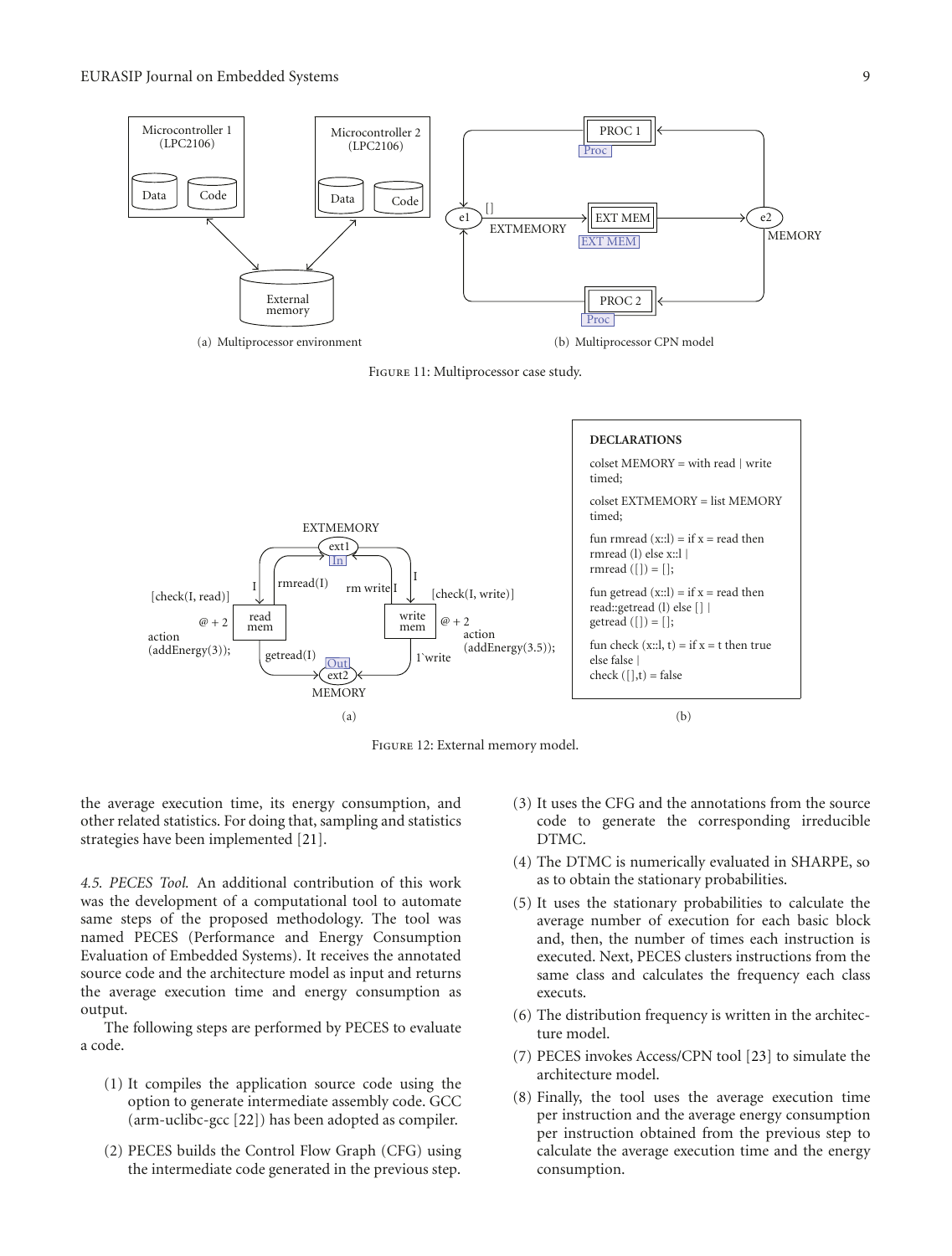#### **5. Experimental Results**

This work has conducted some case studies to evaluate the proposed estimation methods. The case studies consist of (i) Motorola's Powerstone benchmark suite codes (adpcm, bcnt, and fdct), (ii) common search/ordering/signal processing algorithms (binarysearch, bubblesort, and convolution), (iii) a customized example, and (iv) a real-world biomedical application (a pulse oximeter). The pulse oximeter case study is composed of three concurrent tasks; hence it has been divided into three separate experiments. All experiments were performed on an Intel Core 2 Duo 1.67 GHz, 2 Gb RAM, and Windows Vista OS.

Table 1 shows the estimated energy consumption and execution time compared to the measured values for the case studies. The comparison yields an average error of 3.36% and maximum error of 10.2% for the estimated execution time. Regarding the energy consumption, the average error was of 3.81% with maximum of 10.02%.

The pulse oximeter experiment was adopted to compare the simulation time of the proposed approach against the instruction-simulation method presented in [3], which also modeled the LPC2106 (although the MAM has not been considered) and reported an average error of 4% for the estimated metrics. Table 2 depicts quantitative results, in which A2 represents the proposed approach, and A1 represents the approach presented in [3]. Results in A2 also include the time to generate and evaluate the DTMCs, which took less than one second for all codes. Results show that the simulation time in both methods are almost the same, except for the third task. In this task, the proposed approach was 542 times faster. The huge difference is mainly because [3] simulates the control flow of the application; hence, the simulation model and the simulation time grow with the code size. On the other hand, in the method proposed by this work, the model has a fixed size; the variations occur only on the frequency in which each instruction class is executed.

*5.1. Applications of the Method.* Code optimizations, such as loop unrolling and function inlining, have proven to be successful techniques to improve the system performance. A very useful application for the proposed method is to verify the effect of these common code optimizations on system energy consumption. The bubblesort experiment has been used to demonstrate how such what-if analysis may be carried out.

The bubblesort code was optimized in four steps. From step to step more aggressive optimizations have been included. Figure 8 shows the results of this experiment. It can be seen that by applying such optimizations the energy consumption was optimized in 225%. The average error for the estimated values was of 4.38%, showing that the proposed method may be successfully employed for performing energy aware code optimizations.

The proposed method is also useful when it comes to evaluating code operation scenarios, such as best-case, average-case, and worst-case scenarios. The bubblesort code has been used to evaluate such application.

The bubblesort code is depicted in Figure 9, where the reader should note that all code flow variance is defined by the three structures at lines 6, 8, and 10. The iteration number at lines 6 and 8 is array-length dependent, in which a deterministic behavior is performed. On the other hand, the control structure at line 10 has a probabilistic behavior, depending on the ordering level of the array. In the worst-case scenario, the array is fully unordered; hence the function *swap* will be called every time. Such scenario may be evaluated by setting the annotation value at line 10 to *1*. The best-case scenario happens when the array is fully ordered. In this case, the function *swap* will never be called. By simply setting the annotation value at line 10 to *0*, this scenario may be evaluated. On the other hand, the average-case scenario happens when the array is partially ordered. Such scenario may also be evaluated by setting the annotation value at line 10 to *0.5*. Table 3 shows the results for each scenario. The estimated values for the execution time yield an average error of 1.69% and maximum error of 3.94%. Regarding the energy consumption, the average error was of 2.34% with maximum of 5.24%.

As stated earlier, the MAM hit rate must be given in order to allow accurate evaluations. Nevertheless, meaningful results may also be obtained if we consider the energy consumption (or the execution time) in function of the MAM hit rate variations. Figure 10 shows the estimated energy consumption of the bubblesort code in function of the MAM hit rate variations, where it can be seen that the energy consumption increases when the MAM hit rate decreases.

*5.2. Modeling Multiprocessors Architectures.* In what follows, we present how the CPN basic models can be used to represent and evaluate more complex system architectures. In particular, this section presents a shared memory multiprocessor architecture, in which each microcontroller has its own MAM latches (acting as very small cache devices). Hence, this case study presents a study of a hierarchical shared memory multiprocessor architecture, where each microcontroller has a three-phase pipeline. Thus, consider a hardware platform with two LPC2106 sharing an external memory (see Figure 11(a)). The external memory interface can only sustain one write access every two cycles, whereas no such limitation exists for read accesses. Incoming requests are placed in a queue and processed in a First In-First Out policy. It is important to remember that each LPC2106 is also connected to two private memories containing program code and data.

The hardware platform described above was modeled by replicating the model already presented for the LPC2106 and creating a new building block to represent the external memory. Figure 11(b) depicts the proposed model for this environment, and Figure 12 presents the external memory model. Figure 12 also presents the CPN declarations for the external memory. Incoming requests to the external memory are placed in a queue in *e1* (Figure 11(b)). Transitions *read mem* or *write mem* (see Figure 12) become enabled whenever there are incoming requests in the queue of place *ext1*.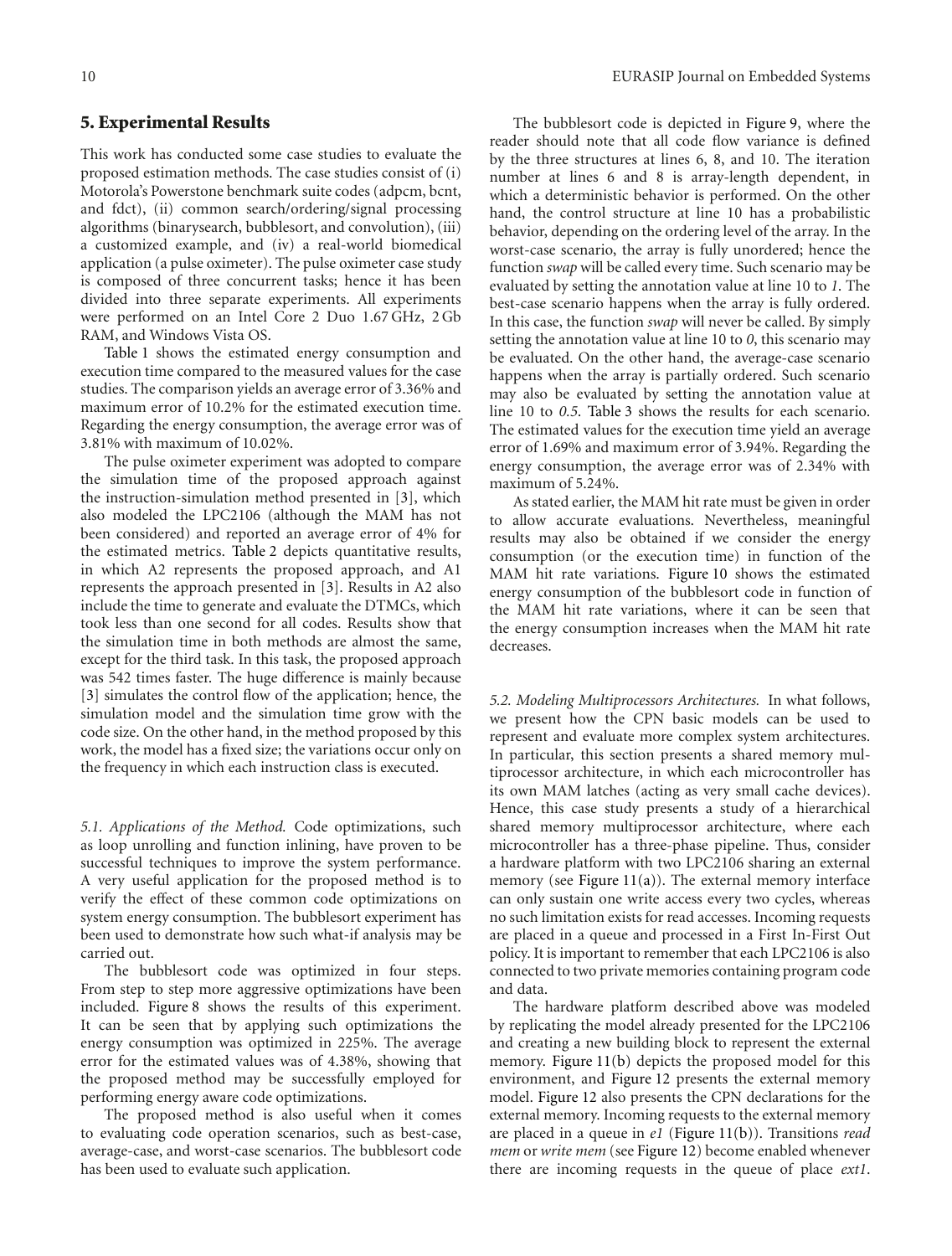|              | Execution Time $(\mu s)$ |          |       | Energy Consumption $(\mu J)$ |          |        |
|--------------|--------------------------|----------|-------|------------------------------|----------|--------|
|              | Estimated                | Measured | Error | Estimated                    | Measured | Error  |
| best-case    | 2414.6                   | 2432,5   | 0.74% | 2028.9                       | 2015.6   | 0.66%  |
| average-case | 4086.6                   | 4247,8   | 3.94% | 3453.4                       | 3634.4   | 5.24%  |
| worst-case   | 6162.3                   | 6138.3   | 0.39% | 5189.8                       | 5247.6   | $11\%$ |

TABLE 3: Bubblesort typical scenarios results.

TABLE 4: Multiprocessor evaluation results.

|                                      | Evaluation<br>time(s) | Energy<br>consumption $(\mu J)$ | Execution<br>time $(\mu s)$ |
|--------------------------------------|-----------------------|---------------------------------|-----------------------------|
| one adpcm<br>(one microcontroller)   | 6                     | 1065.77                         | 12397.3                     |
| two adpcms<br>(two microcontrollers) | 17                    | 2408.5                          | 13118.4                     |

When *read mem* or *write mem* is fired, the correspondent energy consumption and delay are computed.

This model was evaluated using the adpcm experiment, where one adpcm code runs on each microcontroller. We also assumed that 30% of the memory instructions access the external memory. Table 4 shows the results (line 2) of this experiment as well as the results (line 1) regarding the execution of one adpcm in just one microcontroller (already show in Table 1). Comparing the two results, the energy consumption almost doubled, since besides the energy consumption of the external memory, two processors consume more energy than just one. On the other hand, the execution time remained almost the same. Actually, since the external memory introduces a bottleneck, there is a slightly increase in this value. However, as in line 1 just one adpcm is running, the reader should note the execution time improvement in the parallel execution of two adpcms codes in comparison to the sequential execution of these codes.

#### **6. Conclusions**

This work presented a method for evaluating energy consumption and performance in embedded systems. The proposed method adopts Coloured Petri Nets for modeling the functional behavior of processors and memory architectures at a high-level of abstraction. Further, the workload under evaluation is mapped into the hardware model to carry out the performance and energy consumption estimation. A tool, named PECES, was implemented for automatizing the method. Additionally, a measuring platform, named AMAL-GHMA, was constructed for characterizing the platform and for comparing the respective results provided by the proposed method.

This work adopted a real-world embedded platform as case study, and the experimental results show that the proposed approach may be used to ensure a rapid and reliable feedback to the designer. Besides, applications of the method, such as the modeling of multiprocessor architectures, were demonstrated. As future work, we plan to improve PECES

for helping the designer in the platform model construction and to validate the method in other architectures.

#### **References**

- [1] V. Tiwari, S. Malik, and A. Wolfe, "Power analysis of embedded software: a first step towards software power minimization," *IEEE Transactions on Very Large Scale Integration (VLSI) Systems*, vol. 2, no. 4, pp. 437–445, 1994.
- [2] D. Brooks, V. Tiwari, and M. Martonosi, "Wattch: a framework for architectural-level power analysis and optimizations," in *Proceedings of the 27th Annual International Symposium on Computer Architecture (ISCA '07)*, pp. 83–94, June 2000.
- [3] G. de Almeida Callou, P. Maciel, E. de Andrade, B. Nogueira, and E. Tavares, "A coloured petri net based approach for estimating execution time and energy consumption in embedded systems," in *Proceedings of the 21st Annual Symposium on Integrated Circuits and System Design*, pp. 134–139, 2008.
- [4] E. Senn, J. Laurent, N. Julien, and E. Martin, "Algorithmic level power and energy optimization for DSP applications: SoftExplorer," in *Proceedings of the IEEE International Symposium on Image/Video Communications (ISIVC '04)*, 2004.
- [5] W. Ye, N. Vijaykrishnan, M. Kandemir, and M. J. Irwin, "The design and use of SimplePower: a cycle-accurate energy estimation tool," in *Proceedings of the 37th Design Automation Conference (DAC '00)*, pp. 340–345, June 2000.
- [6] K. Jensen, *Coloured Petri Nets: Basic Concepts, Analysis Methods, and Practical Use*, Springer, New York, NY, USA, 1992.
- [7] T. Murata, "Petri nets: properties, analysis and applications," *Proceedings of the IEEE*, vol. 77, no. 4, pp. 541–580, 1989.
- [8] L. Wells, *Performance analysis using coloured petri nets*, Ph.D. thesis, University of Aarhus, July 2002.
- [9] C. Bleakley, M. Casas-Sanchez, and J. Rizo-Morente, "Software level power consumption models and power saving techniques for embedded DSP processors," *Journal of Low Power Electronics*, vol. 2, no. 2, pp. 281–290, 2006.
- [10] V. Tiwari and M. T.-C. Lee, "Power analysis of a 32-bit embedded microcontroller," *VLSI Design*, vol. 7, no. 3, pp. 225–242, 1998.
- [11] M. N. Oliveira Jr., S. Neto, P. Maciel et al., "Analyzing software performance and energy consumption of embedded systems by probabilistic modeling: an approach based on coloured petri nets," in *Proceedings of the 27th International Conference on Applications and Theory of Petri Nets and Other Models of Concurrency (ICATPN '06)*, vol. 4024 of *Lecture Notes in Computer Science*, pp. 261–281, 2006.
- [12] J. Laurent, E. Senn, N. Julien, and E. Martin, "Highlevel energy estimation for DSP systems," in *Proceedings of the International Workshop on Power and Timing Modeling, Optimization and Simulation (PATMOS '01)*, pp. 311–316, Yverdon-Les-Bains, Switzerland, September 2001.
- [13] A. Zimmermann, *Stochastic Discrete Event Systems: Modeling, Evaluation, Applications*, Springer, New York, NY, USA, 2007.